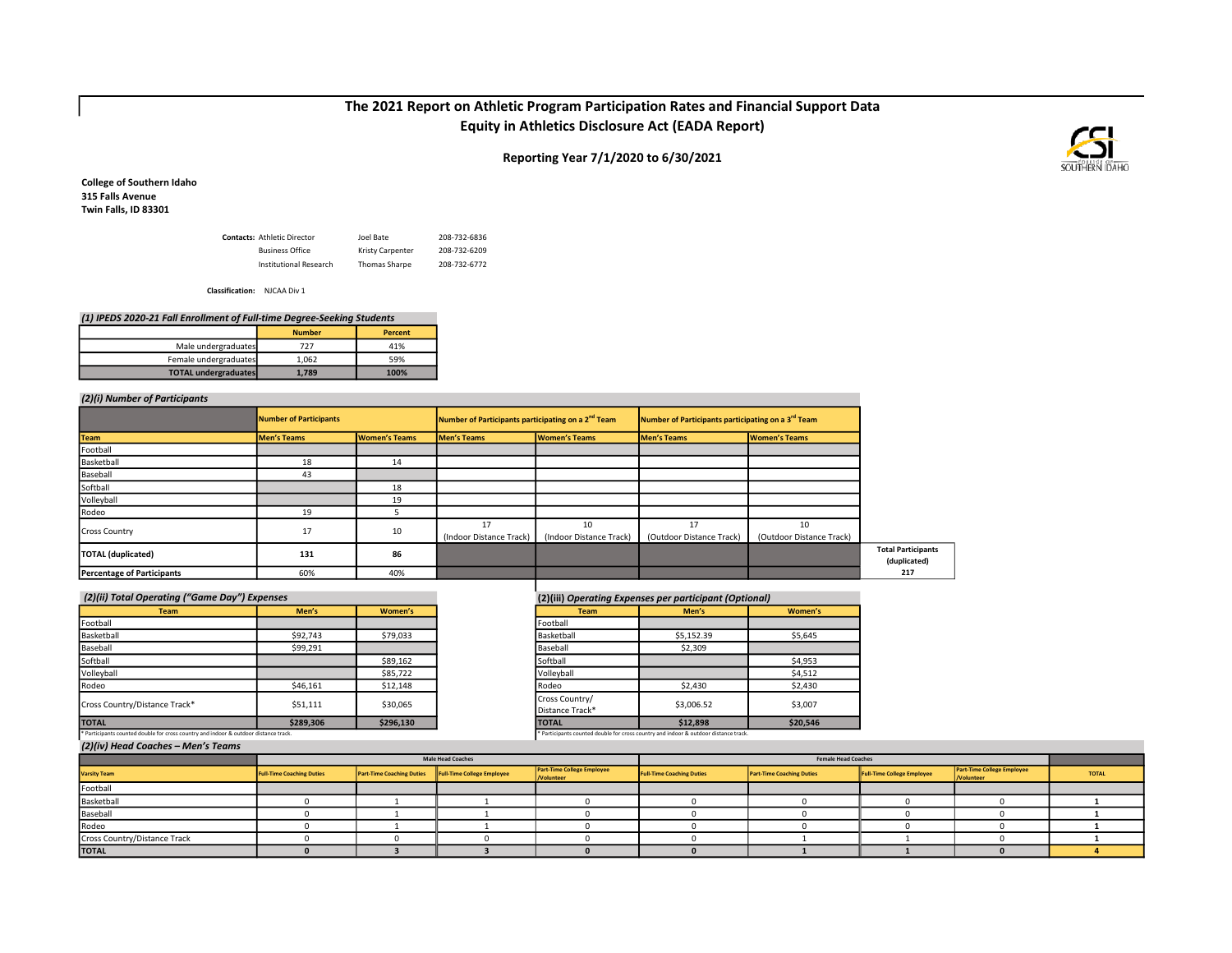| (2)(iv) Head Coaches - Women's Teams |                                  |                                  |                            |                                                 |                                  |                                  |                                   |                                                 |              |
|--------------------------------------|----------------------------------|----------------------------------|----------------------------|-------------------------------------------------|----------------------------------|----------------------------------|-----------------------------------|-------------------------------------------------|--------------|
|                                      |                                  |                                  | <b>Male Head Coaches</b>   |                                                 |                                  | <b>Female Head Coaches</b>       |                                   |                                                 |              |
| <b>Varsity Team</b>                  | <b>Full-Time Coaching Duties</b> | <b>Part-Time Coaching Duties</b> | Full-Time College Employee | <b>Part-Time College Employee</b><br>/Volunteer | <b>Full-Time Coaching Duties</b> | <b>Part-Time Coaching Duties</b> | <b>Full-Time College Employee</b> | <b>Part-Time College Employee</b><br>/Volunteer | <b>TOTAL</b> |
| Basketball                           |                                  |                                  |                            |                                                 |                                  |                                  |                                   |                                                 |              |
| Softball                             |                                  |                                  |                            |                                                 |                                  |                                  |                                   |                                                 |              |
| Volleyball                           |                                  |                                  |                            |                                                 |                                  |                                  |                                   |                                                 |              |
| Rodeo                                |                                  |                                  |                            |                                                 |                                  |                                  |                                   |                                                 |              |
| Cross Country/Distance Track         |                                  |                                  |                            |                                                 |                                  |                                  |                                   |                                                 |              |
| <b>TOTAL</b>                         |                                  |                                  |                            |                                                 |                                  |                                  |                                   |                                                 |              |

#### (2)(v) Assistant Coaches – Men's Teams

| .                            |                                  |                                  |                               |                                          |                                  |                                  |                            |                                                 |              |
|------------------------------|----------------------------------|----------------------------------|-------------------------------|------------------------------------------|----------------------------------|----------------------------------|----------------------------|-------------------------------------------------|--------------|
|                              |                                  |                                  | <b>Male Assistant Coaches</b> |                                          | <b>Female Assistant Coaches</b>  |                                  |                            |                                                 |              |
| <b>Varsity Team</b>          | <b>Full-Time Coaching Duties</b> | <b>Part-Time Coaching Duties</b> | Full-Time College Employee    | Part Time College Employee<br>/Volunteer | <b>Full-Time Coaching Duties</b> | <b>Part-Time Coaching Duties</b> | Full-Time College Employee | <b>Part-Time College Employee</b><br>/Volunteer | <b>TOTAL</b> |
| Football                     |                                  |                                  |                               |                                          |                                  |                                  |                            |                                                 |              |
| Basketball                   |                                  |                                  |                               |                                          |                                  |                                  |                            |                                                 |              |
| Baseball                     |                                  |                                  |                               |                                          |                                  |                                  |                            |                                                 |              |
| Rodeo                        |                                  |                                  |                               |                                          |                                  |                                  |                            |                                                 |              |
| Cross Country/Distance Track |                                  |                                  |                               |                                          |                                  |                                  |                            |                                                 |              |
| <b>TOTAL</b>                 |                                  |                                  |                               |                                          |                                  |                                  |                            |                                                 |              |

#### (2)(v) Assistant Coaches – Women's Teams

|                              | <b>Male Assistant Coaches</b>    |                                  |                            | <b>Female Assistant Coaches</b>          |                                  |                                  |                            |                                                 |              |
|------------------------------|----------------------------------|----------------------------------|----------------------------|------------------------------------------|----------------------------------|----------------------------------|----------------------------|-------------------------------------------------|--------------|
| <b>Varsity Team</b>          | <b>Full-Time Coaching Duties</b> | <b>Part-Time Coaching Duties</b> | Full-Time College Employee | Part-Time College Employee<br>/Volunteer | <b>Full-Time Coaching Duties</b> | <b>Part-Time Coaching Duties</b> | Full-Time College Employee | <b>Part-Time College Employee</b><br>/Volunteer | <b>TOTAL</b> |
| Basketball                   |                                  |                                  |                            |                                          |                                  |                                  |                            |                                                 |              |
| Softball                     |                                  |                                  |                            |                                          |                                  |                                  |                            |                                                 |              |
| Volleyball                   |                                  |                                  |                            |                                          |                                  |                                  |                            |                                                 |              |
| Rodeo                        |                                  |                                  |                            |                                          |                                  |                                  |                            |                                                 |              |
| Cross Country/Distance Track |                                  |                                  |                            |                                          |                                  |                                  |                            |                                                 |              |
| <b>TOTAL</b>                 |                                  |                                  |                            |                                          |                                  |                                  |                            |                                                 |              |

#### (3) Unduplicated Athlete Participants

|                     | <b>Unduplicated Headcount</b> | <b>Percent</b> |
|---------------------|-------------------------------|----------------|
| Male participants   | 99                            | 59%            |
| Female participants |                               | 41%            |
| <b>TOTAL</b>        | 169                           | 100%           |

## (4)(i) Revenues

| Total revenues attributable to CSI intercollegiate athletic activities             | \$3,754,454 |
|------------------------------------------------------------------------------------|-------------|
| Revenues attributable to all men's sports combined                                 | \$1,625,854 |
| Revenues attributable to all women's sports combined                               | \$1,480,094 |
| Revenues attributable to football                                                  | N/A         |
| Revenues attributable to men's basketball                                          | \$566,605   |
| Revenues attributable to women's basketball                                        | \$462,585   |
| Revenues attributable to all men's sports except football and basketball, combined | \$1,059,249 |
| Revenues attributable to all women's sports except basketball, combined            | \$1,017,509 |
| Revenues attributable to baseball                                                  | \$554,865   |
| Revenues attributable to men's rodeo                                               | \$294,320   |
| Revenues attributable to men's cross country/distance track                        | \$210,064   |
| Revenues attributable to softball                                                  | \$414,411   |
| Revenues attributable to women's volleyball                                        | \$402,084   |
| Revenues attributable to women's rodeo                                             | \$77,453    |
| Revenues attributable to women's cross country/distance track                      | \$123,561   |